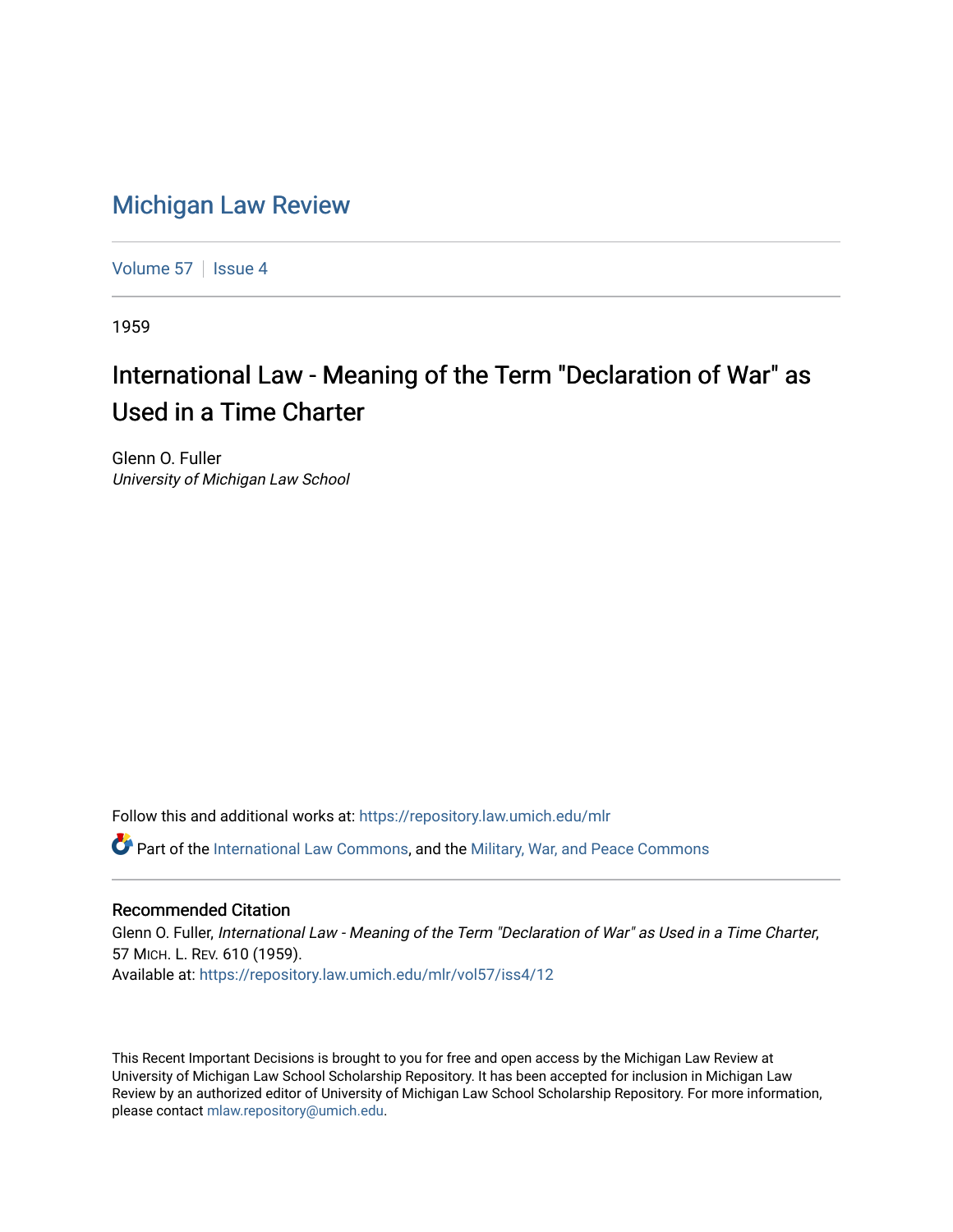INTERNATIONAL LAW-MEANING OF THE TERM "DECLARATION OF WAR" As UsED IN A TIME CHARTER-A time charter provided that either party should have a right to cancel "if war is declared against any present NATO countries. . . ." Respondent-owners, having invoked this clause shortly after the Suez crisis erupted into open warfare, contended that a speech delivered by Egyptian President Nasser constituted a declaration of war. The speech in question, which was delivered to a large public gathering in Cairo, broadcast throughout Egypt and subsequently published, declared in- part, "We shall fight as we have always said in a total war."1 It urged the people to "fight and never surrender."2 In libels for breach of the charter, *held,* libels dismissed. The speech constituted a "declaration of war" within the intended meaning of the cancellation clause. *Navios Corporation v. The Ulysses II,* (D.C. Md. 1958) 161 F. Supp. 932.

This case appears to be the first in which the meaning of the term "declaration of war" has been considered. With the exception of the Third Hague Convention of 1907, no international agreement has attempted to define either the form or the function of a declaration of war.3 Thus any development and application of a formula to determine whether a particular utterance is a declaration of war must be based primarily upon a study of previous utterances generally considered to have functioned as such.

<sup>1</sup> Principal case at 935.

<sup>2</sup>lbid.

<sup>3</sup> STONE, LEGAL CONTROLS OF INTERNATIONAL CONFLICT, c. XI, §6 (1954). The rules developed by the Third Hague Convention, however, appear to have been formulated primarily for the purpose of inducing nations to declare war before the commencement of hostilities. See 36 Stat. 2259 (1907). The only form prescribed was that the declaration must be unmistakable and state the reason for the impending conflict.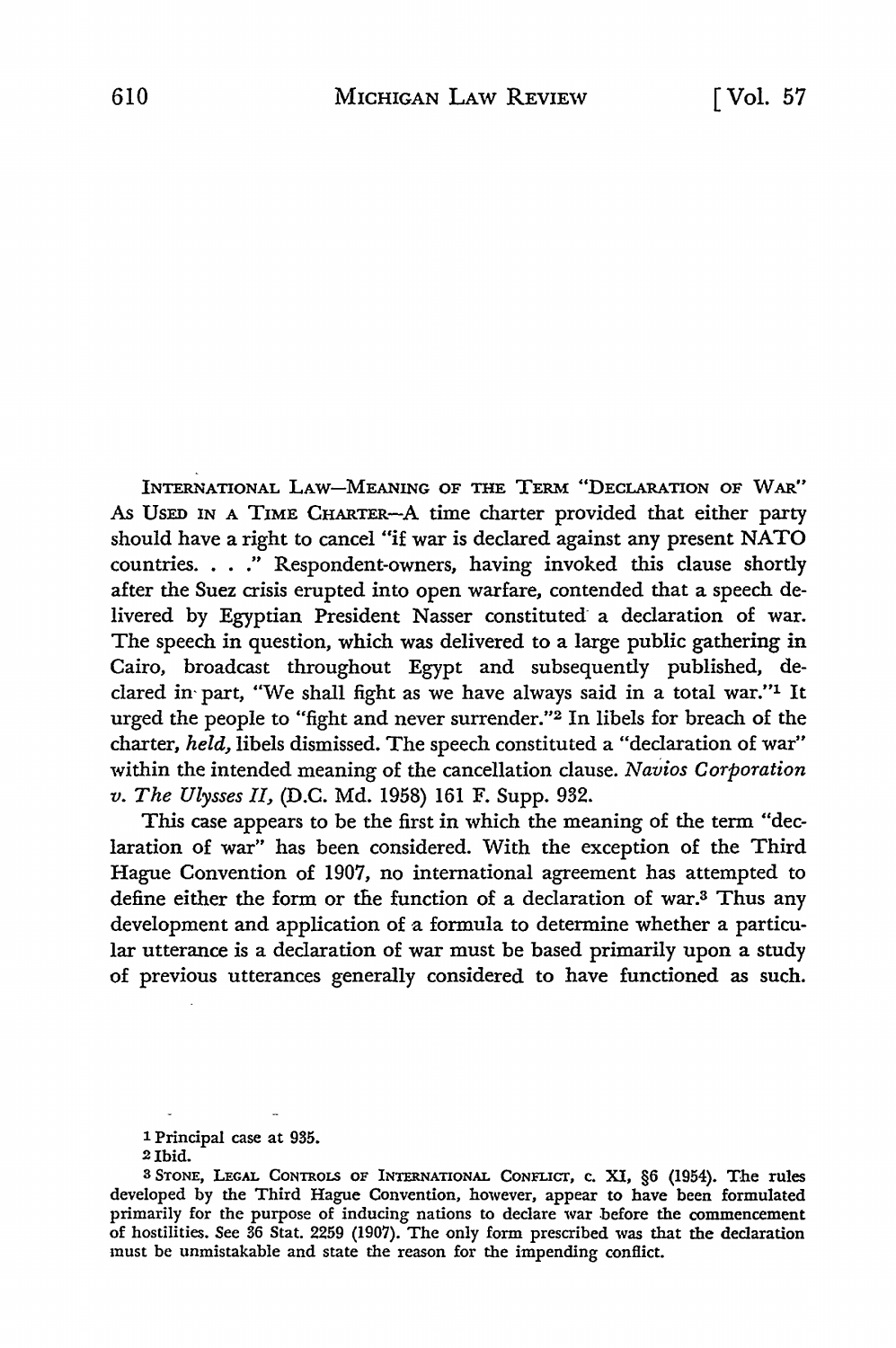During the past four centuries,4 declarations of war quite often have been issued at home after the commencement of hostilities and without formal delivery or communication to the enemy. Commonly, such declarations have served to notify non-participating powers of the status of the issuing sovereign, prepare the political structure and the populace for war, and place blame upon the other party by appropriate wording of the declaration.<sup>5</sup> Thus the criteria used by the court here to determine the principal issue are consistent with the pattern set by recent declarations. These criteria include the fact that the utterance may be either written or oral, and no special form need be followed. It must, however, consist of a single statement and must (1) emanate from a proper authority, (2) be publicly announced and communicated to other governments, and (3) say that war exists or is intended to exist.<sup>6</sup> The real controversy in the principal case lay in the application of this rule to the facts. In answer to plaintiff's contention that the speech was hortatory, the court replied that many declarations of war have taken this form,7 that the speech was adjusted to the people's level of understanding, and that it clearly implied that war existed or was intended to exist.8 It was also noted that the Egyptian government issued a statement through its embassies to the press that the speech had been intended as a declaration of war, and that Nasser had much to gain and little to lose by declaring war.9 Other factors, however, cast some doubt upon the correctness of the court's conclusion. Whether a state of war in a legal

4 Back in the Roman Era and the Middle Ages it was customary to notify the adversary of intended war by Letters of Defiance or by heralds at arms ceremoniously presented in the enemy camp. 2 PHILLIPSON, INTERNATIONAL LAw AND CUSTOM OF ANCIENT GREECE AND ROME 197-199 (1911).

<sup>5</sup>See generally, Eagleton, "The Form and Function of the Declaration of War," 32 AM. J. Int. L. 19 ot 32-34 (1938); MAURICE, HOSTILITIES WITHOUT DECLARATION OF WAR 9 (1883); GROB, RELATIVITY OF WAR AND PEACE 285 (1949); U.S. NAVAL WAR COLLEGE, INTERNATIONAL LAW DOCUMENTS 90, 103, 117-118, 225-226 (1917).

<sup>6</sup>Principal case at 941. No single authority provides a test as comprehensive or concise as that given by the court. The test was formulated by the court principally upon the authority of two expert witnesses, Dr. Clyde Eagleton of New York University for the respondent and Dr. Phillip Jessup of Columbia University for the libelant. It is interesting to note that the opinions of these two experts were opposed as to whether the speech was a "declaration of war." See, generally, 3 HYDE, INTERNATIONAL LAW, 2d ed., 1694-1695 (1945); 2 OPPENHEIM, INTERNATIONAL LAw, 7th ed., 294, n. 1 (1952); Eagleton, "The Form and Function of the Declaration of War," 32 AM. J. INT. L. 19 at 23 (1938); 3 A NEW ENGLISH DICTIONARY ON HISTORICAL PRINCIPLES (Oxford) 98 (1897); U.S. NAVAL WAR COLLEGE, INTERNATIONAL LAW DOCUMENTS (1917); 4 DEPT. OF STATE BUL., March 1, 1941, 224-227.

<sup>7</sup>See Eagleton, "The Form and Function of the Declaration of War," 32 AM. J. INT. L. 19 at 33-34 (1938); MAURICE, HOSTILITIES WITHOUT DECLARATION OF WAR 9 (1883). There is no doubt that many declarations of war, in addition to making formal announcement of a state of war, were calculated to arouse the people. This fact, however, does not detract from the requirement that the declaration otherwise state that "a war exists or is intended to exist."

s Principal case at 942.

o Principal case at 942-943.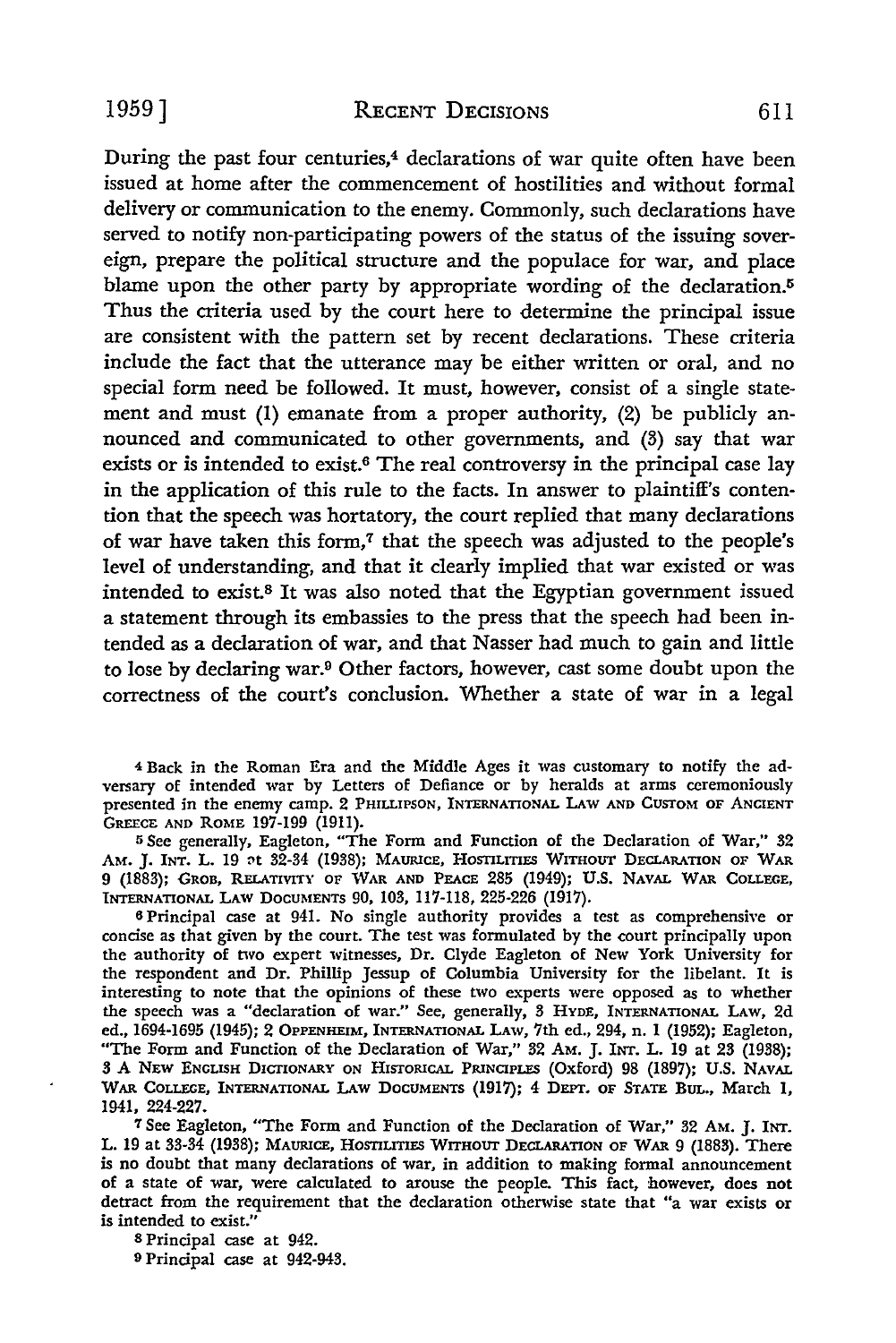sense exists between nations is largely a question of intent.10 This intent may be left to inference gained from relevant facts and circumstances,<sup>11</sup> but when one nation declares war a state of war exists even in the absence of military conflict because the declarant has made known his intent and has put the matter beyond any question or doubt.12 The essential function of a declaration, then, seems to be to furnish conclusive evidence that the declarant intends a state of war to exist between the nations specified.18 It would seem to follow that the purported declaration should contain words which *in themselves* "say that a war exists or is intended to exist;"<sup>14</sup> otherwise the question of the declarant's intent would not be conclusively determined. Indeed, the operative portions of recent declarations of war have invariably been worded in formal, unequivocal language.15 Nasser's speech, therefore, seemingly should not have been classified as a declaration of war, since it is neither definite nor unequivocal. At noted by the court, Nasser was fighting for his political life.16 Further, Egypt had suffered serious damage in conflict precipitated by his government's policies. The speech was apparently no more than an attempt to rally the populace through an appeal to a spirit of nationalism. Nor is the decision beyond question in terms of the purpose of the clause in issue. In recent years, charter-parties and insurance policies have commonly contained a clause providing for cancellation or non-coverage in the event certain countries became engaged or involved in war.<sup>17</sup> Interpretation of these terms has varied<sup>18</sup> and the difficulty in determining when a state of war exists has become apparent. When actual aggression produces a sharp rise in rates, an owner might be wise to

10 LAWRENCE, THE PRINCIPLES OF INTERNATIONAL LAW, 7th ed., 309 (1923); Wright, "Changes in the Conception of War," 18 Am. J. INT. L. 755 at 758-759 (1924); McNair, "The Legal Meaning of War and the Relation of War to Reprisals," II GROTIUS SOCIETY TRANSACTIONS 29 at 45 (1926). But see KELSEN, PRINCIPLES OF INTERNATIONAL LAW 27 (1952). The subject is discussed at length in McDougal and Feliciano, "The Initiation of Coercion,'' 52-AM. J. INT. L. 241 (1958).

11 3 HYDE, INTERNATIONAL LAW, 2d ed., 1693-1694 (1945); Wright, "Changes in the Conception of War,'' 18 AM. J. INT. L. 755 at 758-759 (1924); McNair, "The Legal Meaning of War, and the Relation of War to Reprisals,'' II GROTIUS SOCIETY TRANSACTIONS 29 at 45 (1925).

12 3 HYDE, INTERNATIONAL LAw, 2d ed., 1693-1694 (1945); Wright, "Changes in the Conception of War,'' 18 AM. J. INT. L. 755 at 758-759 (1924); 7 MooRE, INTERNATIONAL LAW DIGEST 153-154 (1906).

13 Eagleton, "The Form and Function of the Declaration of War,'' 32 AM. J. INT. L. 19 at 21-22 (1938). But see GROB, RELATIVITY OF WAR AND PEACE 290-302 (1949).

14 Principal case at 941.

15 See compilations in 4 DEPT. OF STATE BUL., March I, 1941, 224-227; U.S. NAVAL WAR CoLLEGE, INTERNATIONAL LAW DOCUMENTS (1917).

16 Principal case at 943.

17 See, e.g., Kawasiki Kisen v. Bantham SS Co., [1939] 2 K.B. 544; Kawasiki Kisen v. Belships Co., 63 LI. L. Rep. 175 (1939); Beley v. Pennsylvania Mutual Life Ins. Co., 373 Pa. 231, 95 A. (2d) 202 (1953); Gudewia v. John Hancock Mutual life Ins. Co., 331 Mass. 752, 122 N.E. (2d) 900 (1954).

ISScc, e.g., cases cited in note 17 supra.